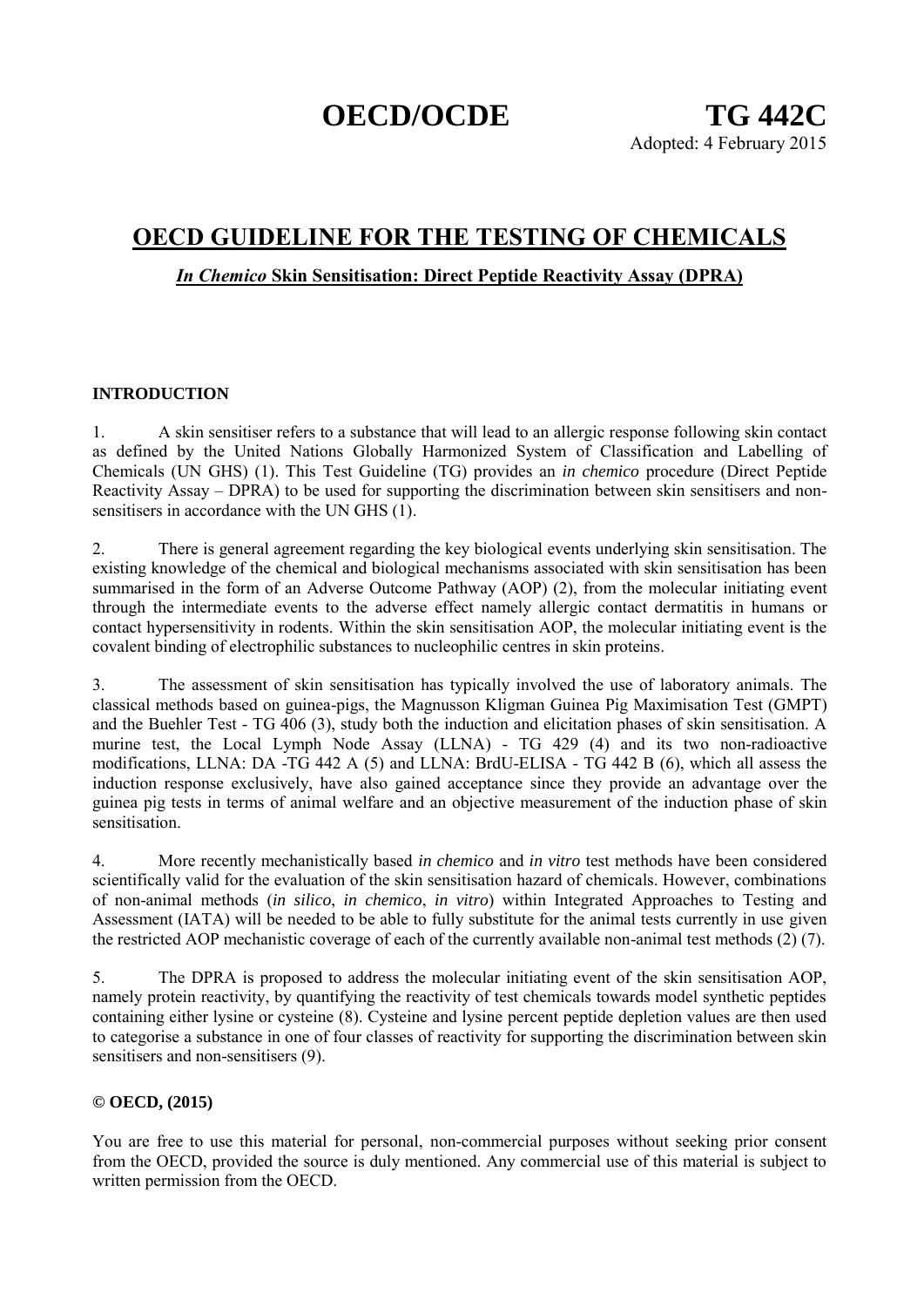6. The DPRA has been evaluated in a European Union Reference Laboratory for Alternatives to Animal Testing (EURL ECVAM)-lead validation study and subsequent independent peer review by the EURL ECVAM Scientific Advisory Committee (ESAC) and was considered scientifically valid (10) to be used as part of an IATA to support the discrimination between skin sensitisers and non-sensitisers for the purpose of hazard classification and labelling. Examples on the use of DPRA data in combination with other information are reported in the literature  $(11)(12)(13)(14)$ .

7. Definitions are provided in Annex I.

#### **INITIAL CONSIDERATIONS, APPLICABILITY AND LIMITATIONS**

8. (17). Nevertheless, since protein binding represents only one key event, albeit the molecular initiating event of the skin sensitisation AOP, protein reactivity information generated with testing and non-testing methods may not be sufficient on its own to conclude on the absence of skin sensitisation potential of chemicals. Therefore, data generated with this Test Guideline should be considered in the context of integrated approaches such as IATA, combining them with other complementary information e.g., derived from *in vitro* assays addressing other key events of the skin sensitisation AOP as well as non-testing 8. The correlation of protein reactivity with skin sensitisation potential is well established (15) (16) methods including read-across from chemical analogues.

 9. The test method described in this Test Guideline can be used, in combination with other complementary information, to support the discrimination between skin sensitisers (i.e. UN GHS Category 1) and non-sensitisers in the context of IATA. This Test Guideline cannot be used on its own, neither to sub-categorise skin sensitisers into subcategories 1A and 1B as defined by UN GHS (1), for authorities implementing these two optional subcategories, nor to predict potency for safety assessment decisions. However, depending on the regulatory framework, a positive result with the DPRA may be used on its own to classify a chemical into UN GHS category 1.

 liquid chromatography (HPLC) analysis. The level of reproducibility in predictions that can be expected from the test method is in the order of 85% within laboratories and 80% between laboratories (10). Results generated in the validation study (18) and published studies (19) overall indicate that the accuracy of the DPRA in discriminating sensitisers (i.e. UN GHS Cat. 1) from non-sensitisers is 80% (N=157) with a sensitivity of 80% (88/109) and specificity of 77% (37/48) when compared to LLNA results. The DPRA is more likely to under predict chemicals showing a low to moderate skin sensitisation potency (i.e. UN GHS subcategory 1B) than chemicals showing a high skin sensitisation potency (i.e. UN GHS subcategory 1A) (18) (19). However, the accuracy values given here for the DPRA as a stand-alone test method are only indicative since the test method should be considered in combination with other sources of information in the context of an IATA and in accordance with the provisions of paragraph 9 above. Furthermore when evaluating non-animal methods for skin sensitisation, it should be kept in mind that the LLNA test as well as other animal tests may not fully reflect the situation in the species of interest, i.e. humans. On the basis of the overall data available, the DPRA was shown to be applicable to test chemicals covering a variety of organic functional groups, reaction mechanisms, skin sensitisation potency (as determined in *in vivo*  studies) and physico-chemical properties (8) (9) (10) (19). Taken together, this information indicates the usefulness of the DPRA to contribute to the identification of skin sensitisation hazard. 10. The DPRA test method proved to be transferable to laboratories experienced in high-performance

11. The term "test chemical" is used in this Test Guideline to refer to what is being tested<sup>1</sup> and is not related to the applicability of the DPRA to the testing of substances and/or mixtures. This Test Guideline is

 $\overline{a}$ 

 $<sup>1</sup>$  In June 2013, the Joint Meeting agreed that where possible, a more consistent use of the term "test chemical" describing what is</sup> being tested should now be applied in new and updated Test Guidelines.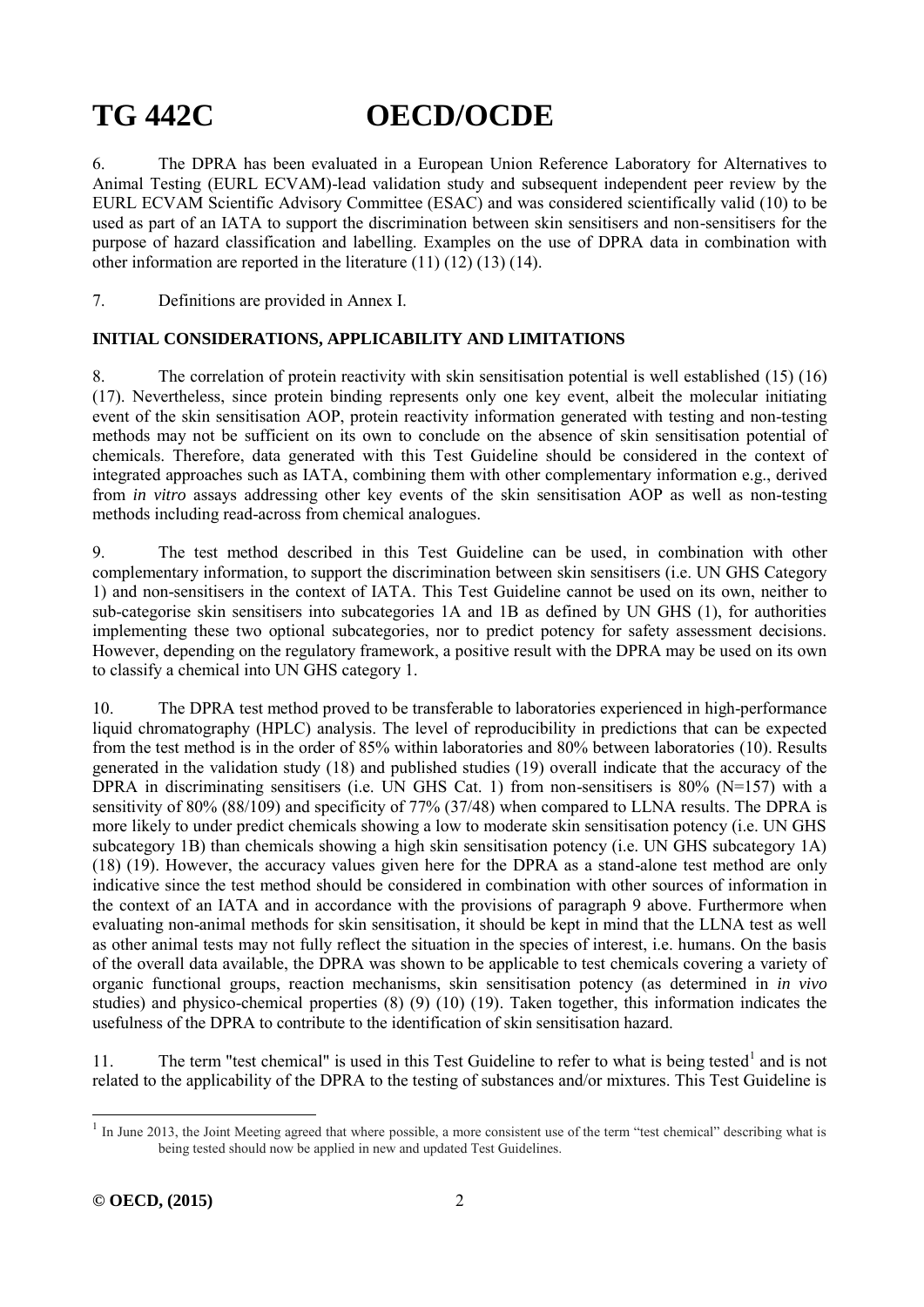not applicable for the testing of metal compounds since they are known to react with proteins with mechanisms other than covalent binding. A test chemical should be soluble in an appropriate solvent at a final concentration of 100 mM (see paragraph 18). However, test chemicals that are not soluble at this concentration may still be tested at lower soluble concentrations. In such a case, a positive result could still be used to support the identification of the test chemical as a skin sensitiser but no firm conclusion on the lack of reactivity should be drawn from a negative result. Limited information is currently available on the applicability of the DPRA to mixtures of known composition (18) (19). The DPRA is nevertheless considered to be technically applicable to the testing of multi-constituent substances and mixtures of known composition (see paragraph 18). Before use of this Test Guideline on a mixture for generating data for an intended regulatory purpose, it should be considered whether, and if so why, it may provide adequate results for that purpose. Such considerations are not needed when there is a regulatory requirement for testing of the mixture. The current prediction model cannot be used for complex mixtures of unknown composition or for substances of unknown or variable composition, complex reaction products or biological materials (i.e. UVCB substances) due to the defined molar ratio of test chemical and peptide. For this purpose a new prediction model based on a gravimetric approach will need to be developed. In cases where evidence can be demonstrated on the non-applicability of the Test Guideline to other specific categories of chemicals, the test method should not be used for those specific categories of chemicals.

 12. The test method described in this Test Guideline is an *in chemico* method that does not encompass a metabolic system. Chemicals that require enzymatic bioactivation to exert their skin sensitisation potential (i.e. pro-haptens) cannot be detected by the test method. Chemicals that become sensitisers after abiotic transformation (i.e. pre-haptens) are reported to be in some cases correctly detected by the test method (18). In the light of the above, negative results obtained with the test method should be interpreted in the context of the stated limitations and in the connection with other information sources within the framework of an IATA. Test chemicals that do not covalently bind to the peptide but promote its oxidation (i.e. cysteine dimerisation) could lead to a potential over estimation of peptide depletion, resulting in possible false positive predictions and/or assignement to a higher reactivity class (see paragraphs 29 and 30).

 13. As described, the DPRA assay supports the discrimination between skin sensitisers and non- sensitisers. However, it may also potentially contribute to the assessment of sensitising potency (11) when used in integrated approaches such as IATA. However further work, preferably based on human data, is required to determine how DPRA results may possibly inform potency assessment.

#### **PRINCIPLE OF THE TEST**

 14. The DPRA is an *in chemico* method which quantifies the remaining concentration of cysteine- or lysine-containing peptide following 24 hours incubation with the test chemical at 25±2.5°C. The synthetic peptides contain phenylalanine to aid in the detection. Relative peptide concentration is measured by high- performance liquid chromatography (HPLC) with gradient elution and UV detection at 220 nm. Cysteine- and lysine peptide percent depletion values are then calculated and used in a prediction model (see paragraph 29) which allows assigning the test chemical to one of four reactivity classes used to support the discrimination between sensitisers and non-sensitisers.

 15. Prior to routine use of the method described in this Test Guideline, laboratories should demonstrate technical proficiency, using the ten proficiency substances listed in Annex 2.

#### **PROCEDURE**

16. This Test Guideline is based on the DPRA DB-ALM protocol n° 154 (20) which represents the protocol used for the EURL ECVAM-coordinated validation study. It is recommended that this protocol is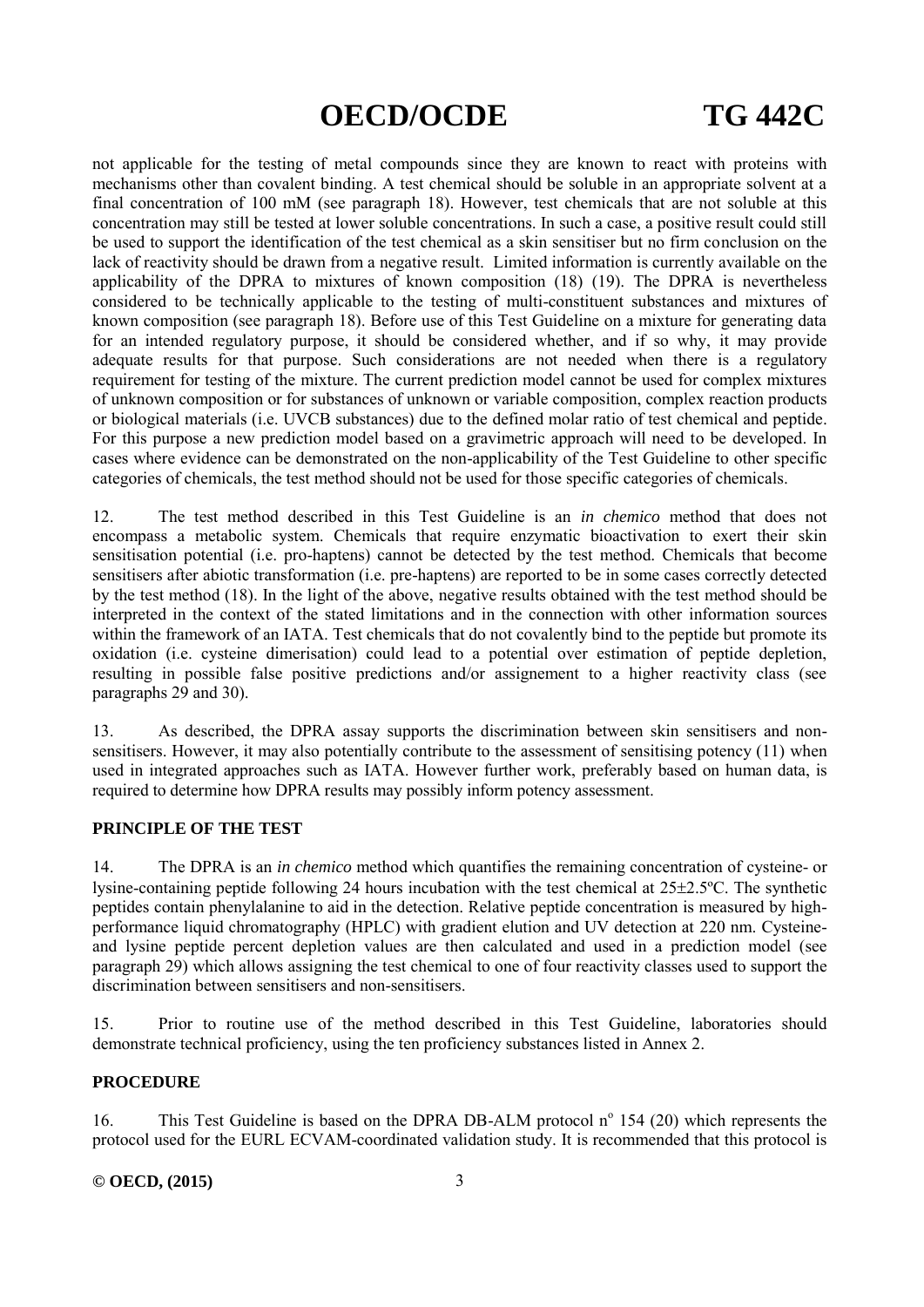used when implementing and using the method in the laboratory. The following is a description of the main components and procedures for the DPRA. If an alternative HPLC set-up is used, its equivalence to the validated set-up described in the DB-ALM protocol should be demonstrated (e.g. by testing the proficiency substances in Annex 2).

#### *Preparation of the cysteine or lysine-containing peptides*

 17. Stock solutions of cysteine (Ac-RFAA**C**AA-COOH) and lysine (Ac-RFAA**K**AA-COOH) containing synthetic peptides of purity higher than 85% and preferably in the range of 90-95%, should be freshly prepared just before their incubation with the test chemical. The final concentration of the cysteine peptide should be 0.667 mM in pH 7.5 phosphate buffer whereas the final concentration of the lysine peptide should be 0.667 mM in pH 10.2 ammonium acetate buffer. The HPLC run sequence should be set up in order to keep the HPLC analysis time less than 30 hours. For the HPLC set up used in the validation positive control and the appropriate number of solvent controls based on the number of individual solvents used in the test, each tested in triplicate), can be accommodated in a single HPLC run. All of the replicates analysed in the same run should use the identical cysteine and lysine peptide stock solutions. It is recommended to prove individual peptide batches for proper solubility prior to their use. study and described in this Test Guideline, up to 26 analysis samples (which include the test chemical, the

#### *Preparation of the test chemical*

 18. Solubility of the test chemical in an appropriate solvent should be assessed before performing the assay following the solubilisation procedure described in the DPRA DB-ALM protocol (20). An appropriate solvent will dissolve the test chemical completely. Since in the DPRA the test chemical is incubated in large excess with either the cysteine or the lysine peptides, visual inspection of the forming of a clear solution is considered sufficient to ascertain that the test chemical (and all of its components in the case of testing a multi-constituent substance or a mixture) is dissolved. Suitable solvents are, acetonitrile, water, 1:1 mixture water:acetonitrile, isopropanol, acetone or 1:1 mixture acetone:acetonitrile. Other solvents can be used as long as they do not impact on the stability of the peptide as monitored with reference controls C (i.e. samples constituted by the peptide alone dissolved in the appropriate solvent; see Annex 3). As a last option if the test chemical is not soluble in any of these solvents attempts should be made to solubilise it in 300 μL of DMSO and dilute the resulting solution with 2700 μL of acetonitrile and if the test chemical is not soluble in this mixture attempts should be made to solubilise the same amount of test chemicals in 1500 μL of DMSO and dilute the resulting solution with 1500 μL of acetonitrile. The test chemical should be pre-weighed into glass vials and dissolved immediately before testing in an appropriate solvent to prepare a 100 mM solution. For mixtures and multi-constituent substances of known composition, a single purity should be determined by the sum of the proportion of its constituents (excluding water), and a single apparent molecular weight should be determined by considering the individual molecular weights of each component in the mixture (excluding water) and their individual proportions. The resulting purity and apparent molecular weight should then be used to calculate the weight of test chemical necessary to prepare a 100 mM solution. For polymers for which a predominant molecular weight cannot be determined, the molecular weight of the monomer (or the apparent molecular weight of the various monomers constituting the polymer) may be considered to prepare a 100 mM solution. However, when testing mixtures, multi-constituent substances or polymers of known tested as such without any prior dilution by incubating it at 1:10 and 1:50 ratio with the cysteine and lysine peptides, respectively. For solids, the test chemical should be dissolved to its maximum soluble concentration in the same solvent used to prepare the apparent 100 mM solution. It should then be tested as such without any further dilution by incubating it at 1:10 and 1:50 ratio with the cysteine and lysine and the neat chemical should allow for a firm conclusion on the result. composition, it should be considered to also test the neat chemical. For liquids, the neat chemical should be peptides, respectively. Concordant results (reactive or non-reactive) between the apparent 100 mM solution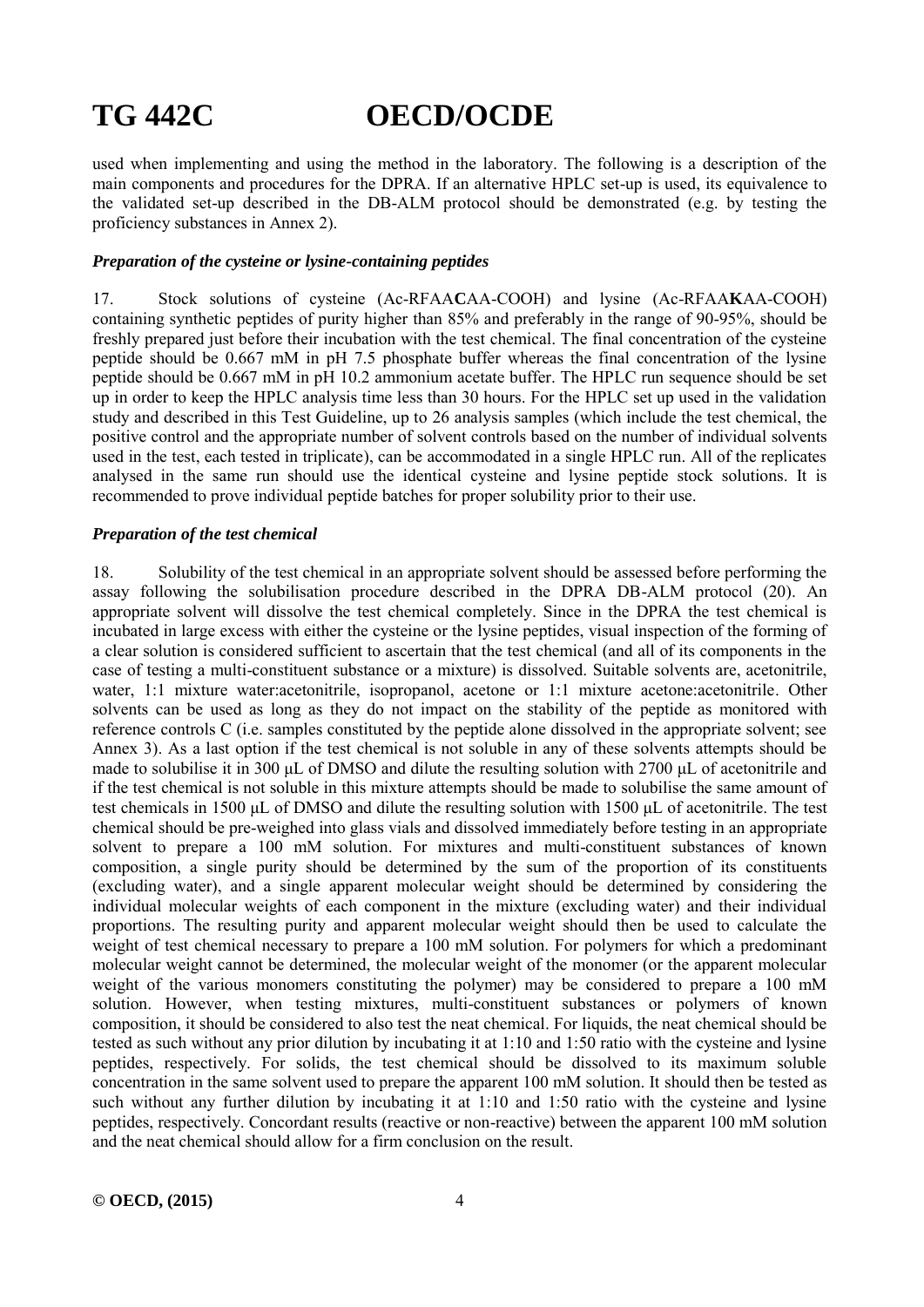#### *Preparation of the positive control, reference controls and coelution controls*

19. Cinnamic aldehyde (CAS 104-55-2;  $\geq$ 95% food-grade purity) should be used as positive control (PC) at a concentration of 100 mM in acetonitrile. Other suitable positive controls preferentially providing mid-range depletion values may be used if historical data are available to derive comparable run acceptance criteria. In addition reference controls (i.e. samples containing only the peptide dissolved in the appropriate solvent) should also be included in the HPLC run sequence and these are used to verify the HPLC system suitability prior to the analysis (reference controls A), the stability of the reference controls over time (reference control B) and to verify that the solvent used to dissolve the test chemical does not for each substance is used to calculate the percent peptide depletion for that substance (see paragraph 26). In addition a co-elution control constituted by the test chemical alone for each of the test chemicals analysed should be included in the run sequence to detect possible co-elution of the test chemical with either the lysine or the cysteine peptide. impact the percent peptide depletion (reference control C) (see Annex 3). The appropriate reference control

#### *Incubation of the test chemical with the cysteine and lysine peptide solutions*

 chemical at 1:10 and 1:50 ratio respectively. If a precipitate is observed immediately upon addition of the test chemical solution to the peptide solution, due to low aqueous solubility of the test chemical, in this case one cannot be sure how much test chemical remained in the solution to react with the peptide. Therefore, in such a case, a positive result could still be used, but a negative result is uncertain and should be interpreted with due care (see also provisions in paragraph 11 for the testing of chemicals not soluble up to a concentration of 100 mM). The reaction solution should be left in the dark at  $25\pm2.5^{\circ}$ C for  $24\pm2$  hours before running the HPLC analysis. Each test chemical should be analysed in triplicate for both peptides. Samples have to be visually inspected prior to HPLC analysis. If a precipitate or phase separation is observed, samples may be centrifuged at low speed (100-400xg) to force precipitate to the bottom of the vial as a precaution since large amounts of precipitate may clog the HPLC tubing or columns. If a precipitation or phase separation is observed after the incubation period, peptide depletion may be underestimated and a conclusion on the lack of reactivity cannot be drawn with sufficient confidence in case of a negative result. 20. Cysteine and lysine peptide solutions should be incubated in glass autosampler vials with the test

#### *Preparation of the HPLC standard calibration curve*

 21. A standard calibration curve should be generated for both the cysteine and the lysine peptides. Peptide standards should be prepared in a solution of 20% or 25% acetonitrile:buffer using phosphate buffer (pH 7.5) for the cysteine peptide and ammonium acetate buffer (pH 10.2) for the lysine peptide. Using serial dilution standards of the peptide stock solution (0.667 mM), 6 calibration solutions should be prepared to cover the range from 0.534 to 0.0167 mM. A blank of the dilution buffer should also be included in the standard calibration curve. Suitable calibration curves should have an  $r^2 > 0.99$ .

#### *HPLC preparation and analysis*

 22. The suitability of the HPLC system should be verified before conducting the analysis. Peptide depletion is monitored by HPLC coupled with an UV detector (photodiode array detector or fixed wavelength absorbance detector with 220 nm signal). The appropriate column is installed in the HPLC system. The HPLC set-up described in the validated protocol uses a Zorbax SB-C-18 2.1 mm x 100 mm x 3.5 micron as preferred column. With this reversed-phase HPLC column, the entire system should be equilibrated at 30 $\degree$ C with 50% phase A (0.1% (v/v) trifluoroacetic acid in water) and 50% phase B (0.085% (v/v) trifluoroacetic acid in acetonitrile) for at least 2 hours before running. The HPLC analysis should be performed using a flow rate of 0.35 mL/min and a linear gradient from 10% to 25% acetonitrile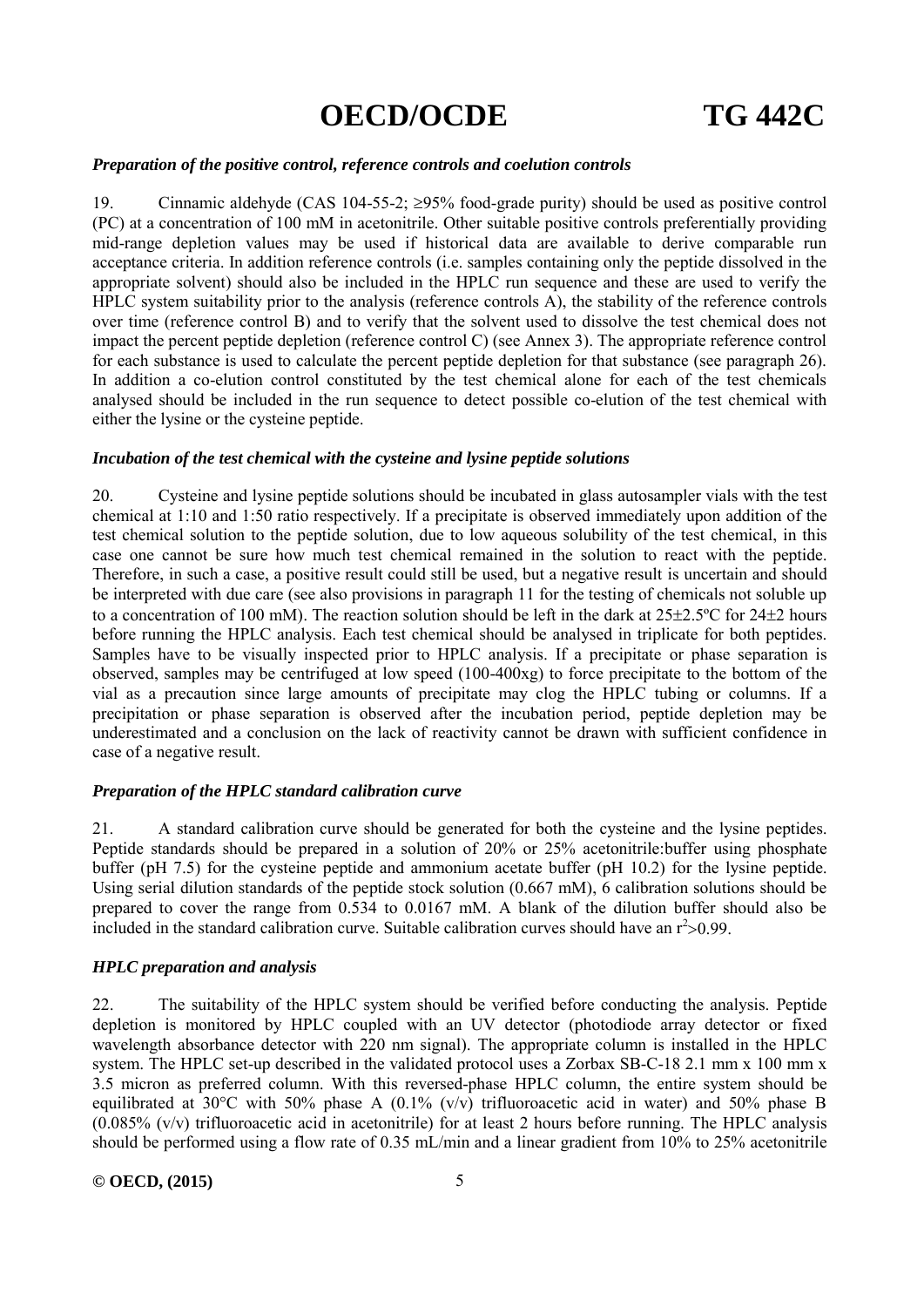over 10 minutes, followed by a rapid increase to 90% acetonitrile to remove other materials. Equal volumes of each standard, sample and control should be injected. The column should be re-equilibrated under initial conditions for 7 minutes between injections. If a different reversed-phase HPLC column is and integration of the cysteine and lysine peptides, including the injection volume, which may vary according to the system used (typically in the range from 3-10 μL). Importantly, if an alternative HPLC testing the proficiency substances in Annex 2). Absorbance is monitored at 220 nm. If a photodiode array detector is used, absorbance at 258 nm should also be recorded. It should be noted that some supplies of acetonitrile could have a negative impact on peptide stability and this has to be assessed when a new batch of acetonitrile is used. The ratio of the 220 peak area and the 258 peak area can be used as an indicator of co-elution. For each sample a ratio in the range of  $90\%<$ mean<sup>2</sup> area ratio of control samples<100% would give a good indication that co-elution has not occurred. used, the set-up parameters described above may need to be adjusted to guarantee an appropriate elution set-up is used, its equivalence to the validated set-up described above should be demonstrated (e.g., by

 of the dimerised cysteine peptide may be visually monitored. If dimerisation appears to have occurred, this should be noted as percent peptide depletion may be over-estimated leading to false positive predictions and/or assignment to a higher reactivity class (see paragraphs 29 and 30). 23. There may be test chemicals which could promote the oxidation of the cysteine peptide. The peak

 24. HPLC analysis for the cysteine and lysine peptides can be performed concurrently (if two HPLC systems are available) or on separate days. If analysis is conducted on separate days then all test chemical that the injection of the first sample starts 22 to 26 hours after the test chemical was mixed with the peptide solution. The HPLC run sequence should be set up in order to keep the HPLC analysis time less than 30 hours. For the HPLC set up used in the validation study and described in this Test Guideline, up to 26 analysis samples can be accommodated in a single HPLC run (see also paragraph 17). An example of solutions should be freshly prepared for both assays on each day. The analysis should be timed to assure HPLC analysis sequence is provided in Annex 3.

### **DATA AND REPORTING**

#### *Data evaluation*

 25. The concentration of cysteine or lysine peptide is photometrically determined at 220 nm in each sample by measuring the peak area (area under the curve, AUC) of the appropriate peaks and by calculating the concentration of peptide using the linear calibration curve derived from the standards.

 26. The percent peptide depletion is determined in each sample by measuring the peak area and dividing it by the mean peak area of the relevant reference controls C (see Annex 3) according to the formula described below.

Percent peptide  
depletion = 
$$
\left[1 - \left(\frac{\text{Peptide peak area in replicate injection}}{\text{Mean peptide peak area in reference controls } C}\right)\right] \times 100
$$

 $\overline{a}$ 

 $2^{2}$  For mean it is meant arithmetic mean throughout the document.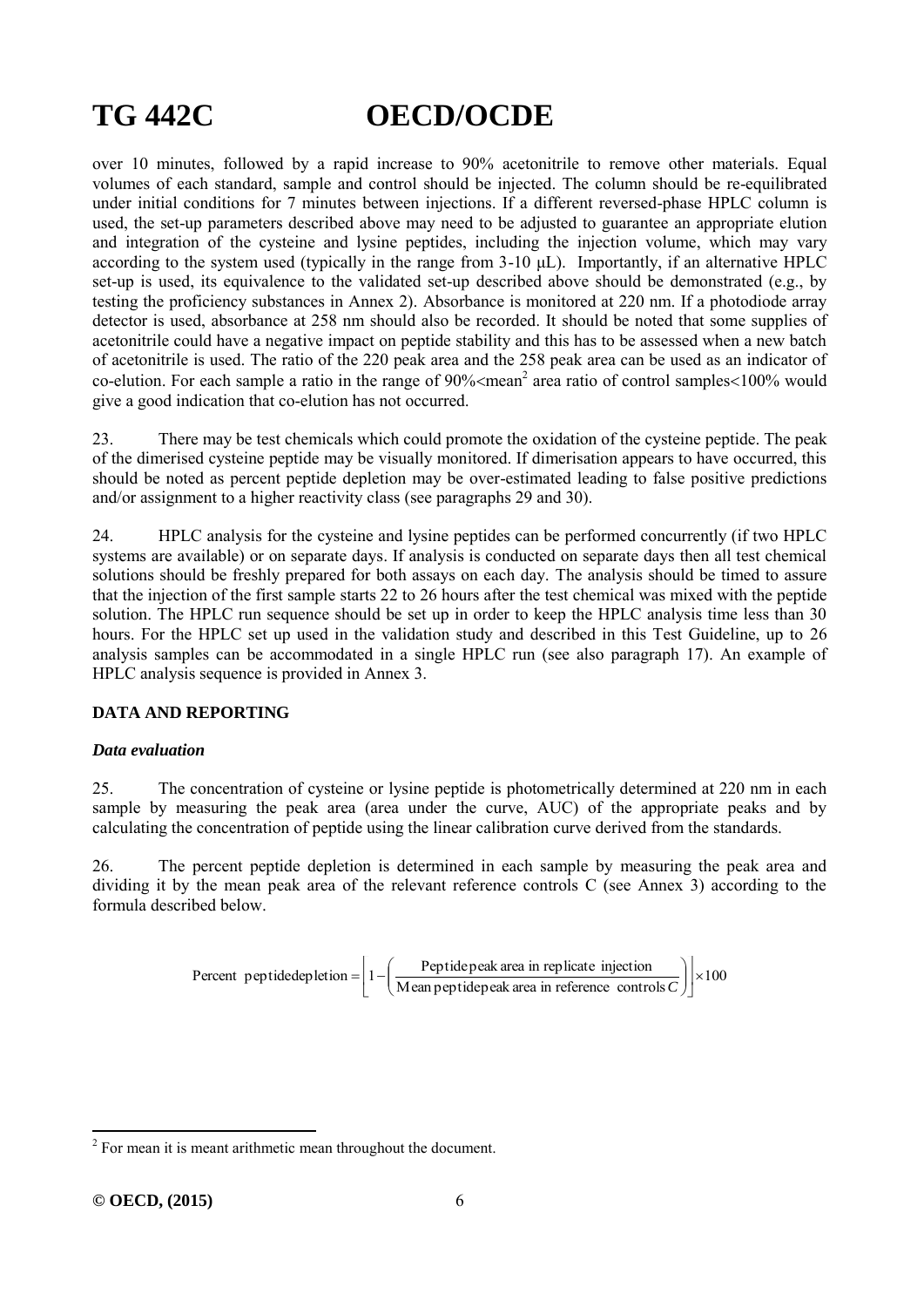#### *Acceptance criteria*

 27. The following criteria should be met for a run to be considered valid: a) the standard calibration curve should have an  $r^2 > 0.99$ , b) the mean percent peptide depletion value of the three replicates for the positive control cinnamic aldehyde should be between 60.8% and 100% for the cysteine peptide and between 40.2% and 69.0% for the lysine peptide and the maximum standard deviation (SD) for the positive control replicates should be  $< 14.9\%$  for the percent cysteine depletion and  $< 11.6\%$  for the percent lysine depletion and c) the mean peptide concentration of reference controls A should be  $0.50\pm0.05$  mM and the coefficient of variation (CV) of peptide peak areas for the nine reference controls B and C in acetonitrile should be  $\lt 15.0\%$ . If one or more of these criteria is not met the run should be repeated.

 28. The following criteria should be met for a test chemical's results to be considered valid: a) the maximum standard deviation for the test chemical replicates should be <14.9% for the percent cysteine depletion and <11.6% for the percent lysine depletion, b) the mean peptide concentration of the three reference controls C in the appropriate solvent should be  $0.50\pm0.05$  mM. If these criteria are not met the data should be rejected and the run should be repeated for that specific test chemical.

#### *Prediction model*

 29. The mean percent cysteine and percent lysine depletion value is calculated for each test chemical. Negative depletion is considered as "0" when calculating the mean. By using the cysteine 1:10/lysine 1:50 prediction model shown in **Table1**, the threshold of 6.38% average peptide depletion should be used to support the discrimination between skin sensitisers and non-sensitisers in the framework of an IATA. Application of the prediction model for assigning a test chemical to a reactivity class (i.e. low, moderate and high reactivity) may perhaps prove useful to inform potency assessment within the framework of an IATA.

| Mean of cysteine and lysine % depletion     | <b>Reactivity Class</b>  | <b>DPRA Prediction</b> <sup>2</sup> |
|---------------------------------------------|--------------------------|-------------------------------------|
| $0\% \le$ mean % depletion $\le 6.38\%$     | No or minimal reactivity | Negative                            |
| $6.38\%$ < mean % depletion $\leq 22.62\%$  | Low reactivity           |                                     |
| $22.62\%$ < mean % depletion $\leq 42.47\%$ | Moderate reactivity      | Positive                            |
| $42.47\%$ < mean % depletion $\leq 100\%$   | High reactivity          |                                     |

**Table1: Cysteine 1:10/lysine 1:50 prediction model<sup>1</sup>**

 $1$ <sup>1</sup> The numbers refer to statistically generated threshold values and are not related to the precision of the measurement.  $2^2$  A DPRA prediction should be considered in the framework of an IATA and in accordance with the provisions of paragraphs 9 and 12.

 30. There might be cases where the test chemical (the substance or one or several of the components of a multi-constituent substance or a mixture) absorbs significantly at 220 nm and has the same retention time of the peptide (co-elution). Co-elution may be resolved by slightly adjusting the HPLC set-up in order to further separate the elution time of the test chemical and the peptide. If an alternative HPLC set-up is testing the proficiency substances in Annex 2). When co-elution occurs the peak of the peptide cannot be integrated and the calculation of the percent peptide depletion is not possible. If co-elution of such test chemicals occurs with both the cysteine and the lysine peptides then the analysis should be reported as used to try to resolve co-elution, its equivalence to the validated set-up should be demonstrated (e.g., by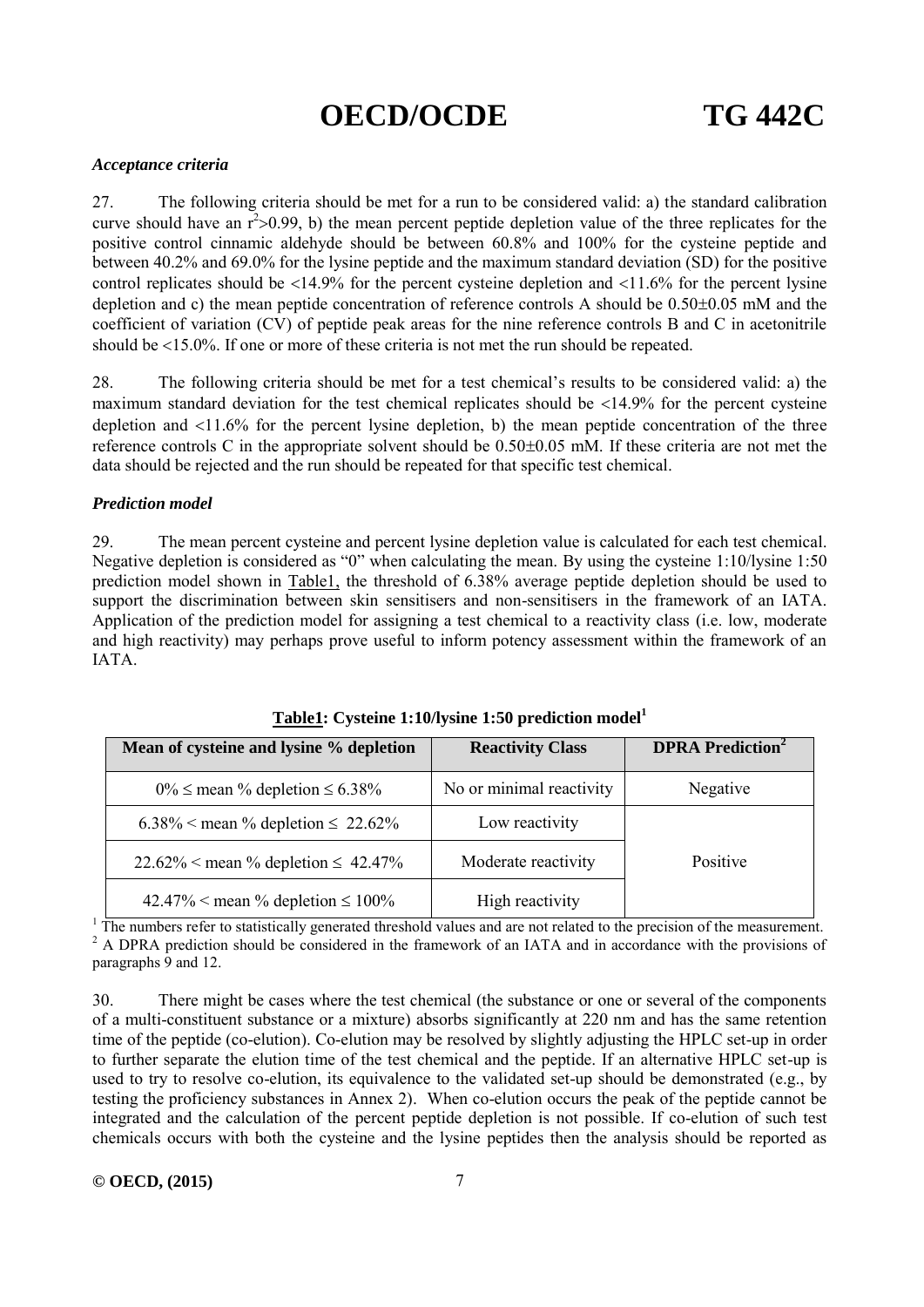"inconclusive". In cases where co-elution occurs only with the lysine peptide, then the cysteine 1:10 prediction model reported in Table 2 can be used.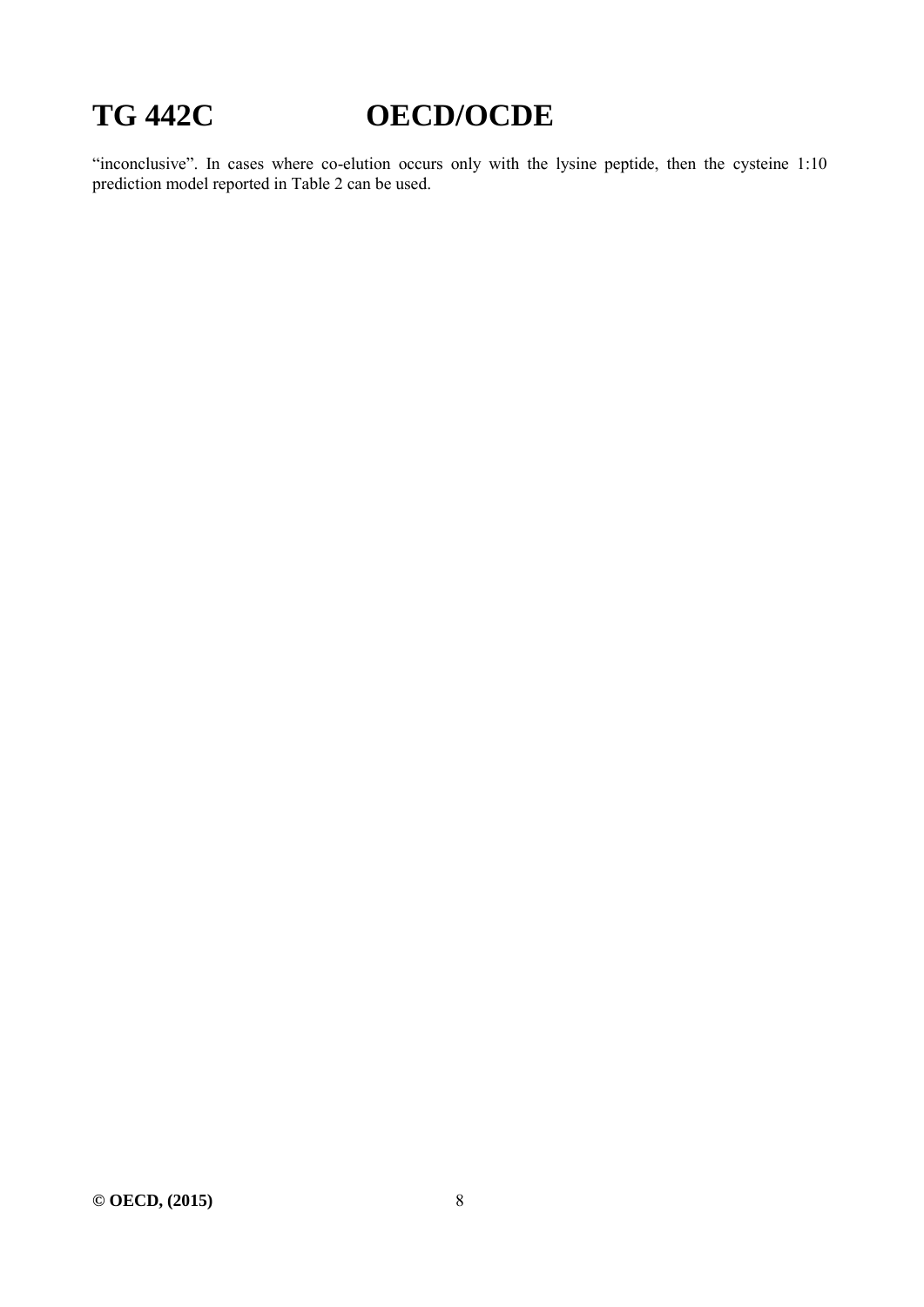| Cysteine $(Cys)$ % depletion               | <b>Reactivity class</b>  | <b>DPRA</b> prediction <sup>2</sup> |
|--------------------------------------------|--------------------------|-------------------------------------|
| $0\% \leq Cys$ % depletion $\leq 13.89\%$  | No or minimal reactivity | Negative                            |
| $13.89\% <$ Cys % depletion $\leq 23.09\%$ | Low reactivity           |                                     |
| $23.09\% <$ Cys % depletion $\leq 98.24\%$ | Moderate reactivity      | Positive                            |
| 98.24% < Cys % depletion $\leq 100\%$      | High reactivity          |                                     |

#### **Table2: Cysteine 1:10 prediction model<sup>1</sup>**

<sup>1</sup> The numbers refer to statistically generated threshold values and are not related to the precision of the measurement.  $2$  A DPRA prediction should be considered in the framework of an IATA and in accordance with the provisions of paragraphs 9 and 12.

 31. There might be other cases where the overlap in retention time between the test chemical and either of the peptides is incomplete. In such cases percent peptide depletion values can be estimated and used in the cysteine 1:10/lysine 1:50 prediction model, however assignment of the test chemical to a reactivity class cannot be made with accuracy.

 32. A single HPLC analysis for both the cysteine and the lysine peptide should be sufficient for a test chemical when the result is unequivocal. However, in cases of results close to the threshold used to discriminate between positive and negative results (i.e. borderline results), additional testing may be necessary. If situations where the mean percent depletion falls in the range of 3% to 10% for the cysteine 1:10/lysine 1:50 prediction model or the cysteine percent depletion falls in the range of 9% to 17% for the cysteine 1:10 prediction model, a second run should be considered, as well as a third one in case of discordant results between the first two runs.

#### *Test report*

33. The test report should include the following information

#### *Test chemical*

- Mono-constituent substance
	- o Chemical identification, such as IUPAC or CAS name(s), CAS number(s), SMILES or InChI code, structural formula, and/or other identifiers;
	- o Physical appearance, water solubility, molecular weight, and additional relevant physicochemical properties, to the extent available;
	- $\circ$  Purity, chemical identity of impurities as appropriate and practically feasible, etc;
	- o Treatment prior to testing, if applicable (e.g., warming, grinding);
	- o Concentration(s) tested;
	- o Storage conditions and stability to the extent available.
- Multi-constituent substance, UVCB and mixture:
	- o Characterisation as far as possible by e.g., chemical identity (see above), purity, quantitative occurrence and relevant physicochemical properties (see above) of the constituents, to the extent available;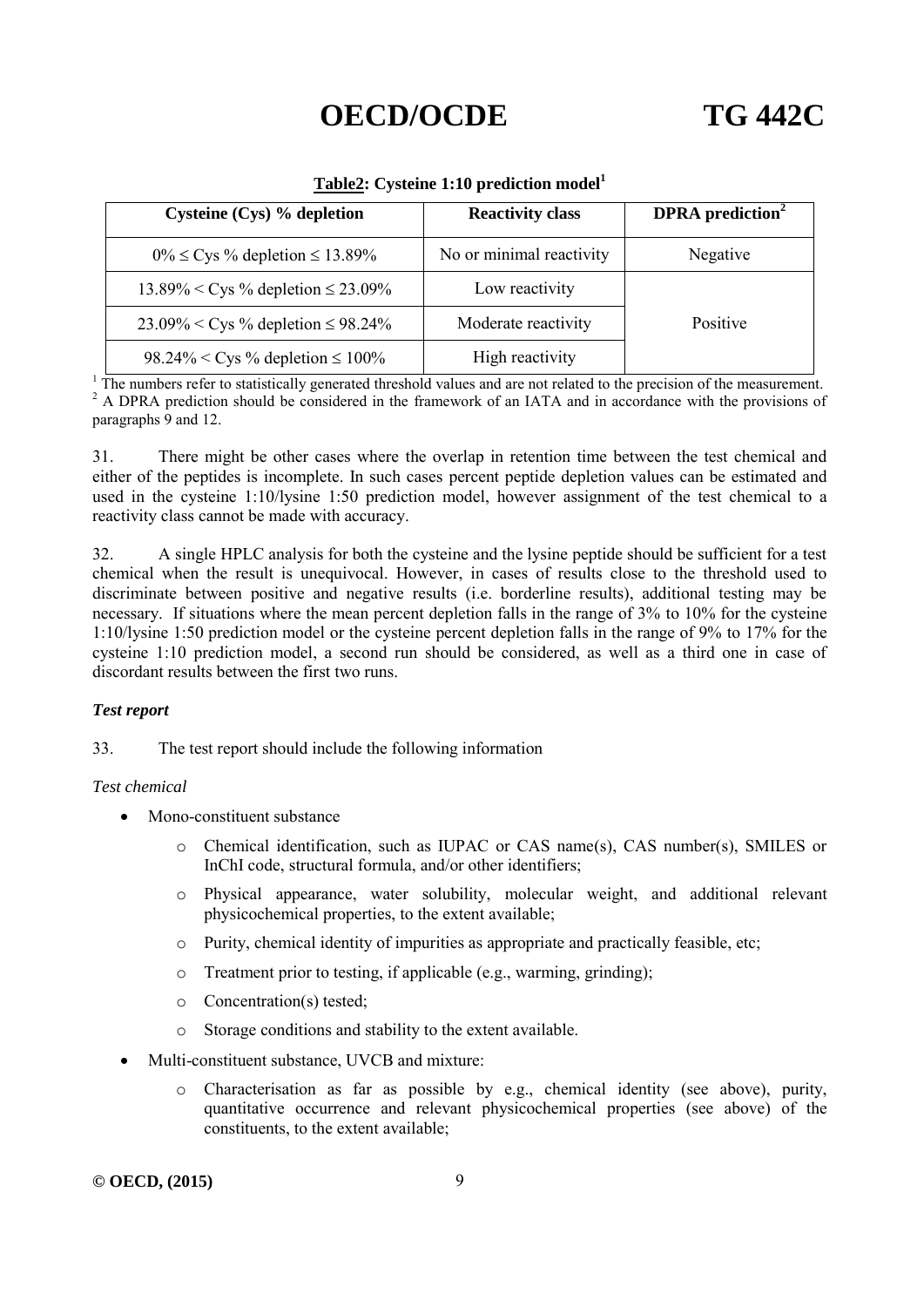- o Physical appearance, water solubility and additional relevant physicochemical properties, to the extent available;
- o Molecular weight or apparent molecular weight in case of mixtures/polymers of known compositions or other information relevant for the conduct of the study;
- o Treatment prior to testing, if applicable (e.g., warming, grinding);
- o Concentration(s) tested;
- o Storage conditions and stability to the extent available.

#### *Controls*

- Positive control
	- o Chemical identification, such as IUPAC or CAS name(s), CAS number(s), SMILES or InChI code, structural formula, and/or other identifiers;
	- o Physical appearance, water solubility, molecular weight, and additional relevant physicochemical properties, to the extent available;
	- o Purity, chemical identity of impurities as appropriate and practically feasible, etc;
	- o Treatment prior to testing, if applicable (e.g., warming, grinding);
	- o Concentration(s) tested;
	- o Storage conditions and stability to the extent available;
	- o Reference to historical positive control results demonstrating suitable run acceptance criteria, if applicable.
- Solvent/vehicle
	- o Solvent/vehicle used and ratio of its constituents, if applicable;
	- o Chemical identification(s), such as IUPAC or CAS name(s), CAS number(s), and/or other identifiers;
	- o Purity, chemical identity of impurities as appropriate and practically feasible, etc;
	- in the case other solvents / vehicles than those mentioned in the Test Guideline are used Physical appearance, molecular weight, and additional relevant physicochemical properties and to the extent available;
	- o Storage conditions and stability to the extent available;
	- o Justification for choice of solvent for each test chemical;
	- o For acetonitrile, results of test of impact on peptide stability.

#### *Preparation of peptides, positive control and test chemical*

- Characterisation of peptide solutions (supplier, lot, exact weight of peptide, volume added for the stock solution);
- Characterisation of positive control solution (exact weight of positive control substance, volume added for the test solution);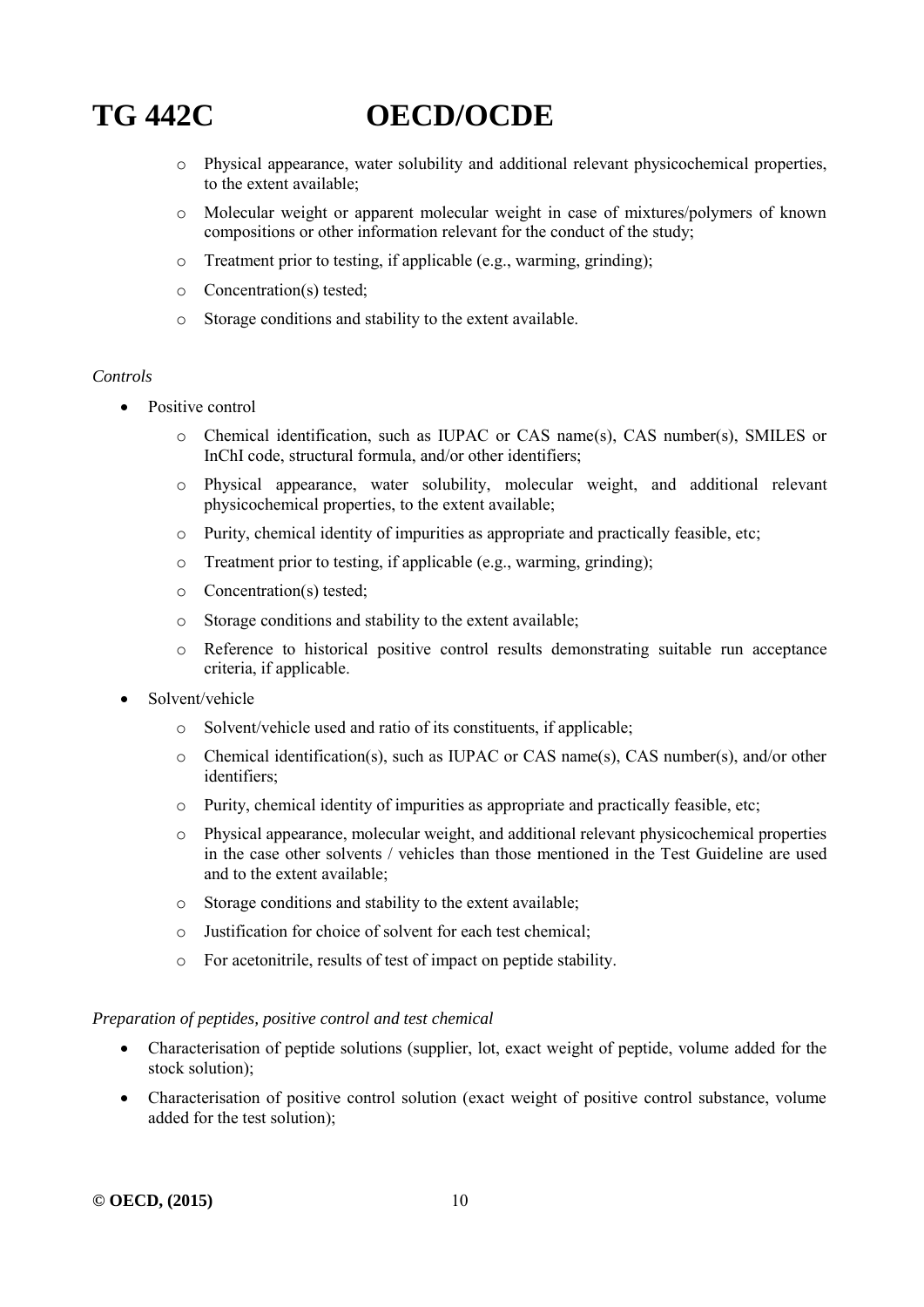Characterisation of test chemical solutions (exact weight of test chemical, volume added for the test solution).

#### *HPLC instrument setting and analysis*

- Type of HPLC instrument, HPLC and guard columns, detector, autosampler;
- Parameters relevant for the HPLC analysis such as column temperature, injection volumes, flow rate and gradient.

#### *System suitability*

- Peptide peak area at 220 nm of each standard and reference control A replicate;
- Linear calibration curve graphically represented and the  $r^2$  reported;
- Peptide concentration of each reference control A replicate;
- $\bullet$  Mean peptide concentration (mM) of the three reference controls A, SD and CV;
- Peptide concentration of reference controls A and C.

#### *Analysis sequence*

- For reference controls:
	- o Peptide peak area at 220 nm of each B and C replicate;
	- o Mean peptide peak area at 220 nm of the nine reference controls B and C in acetonitrile, SD an CV (for stability of reference controls over analysis time);
	- o For each solvent used, the mean peptide peak area at 220 nm of the three appropriate reference controls C (for the calculation of percent peptide depletion);
	- o For each solvent used, the peptide concentration (mM) of the three appropriate reference controls C;
	- o For each solvent used, the mean peptide concentration (mM) of the three appropriate reference controls C, SD and CV.
- For positive control:
	- $\circ$  Peptide peak area at 220 nm of each replicate;
	- o Percent peptide depletion of each replicate;
	- o Mean percent peptide depletion of the three replicates, SD and CV.
- For each test chemical:
	- o Appearance of precipitate in the reaction mixture at the end of the incubation time, if observed. If precipitate was re-solubilised or centrifuged;
	- o Presence of co-elution;
	- o Description of any other relevant observations, if applicable;
	- o Peptide peak area at 220 nm of each replicate;
	- o Percent peptide depletion of each replicate;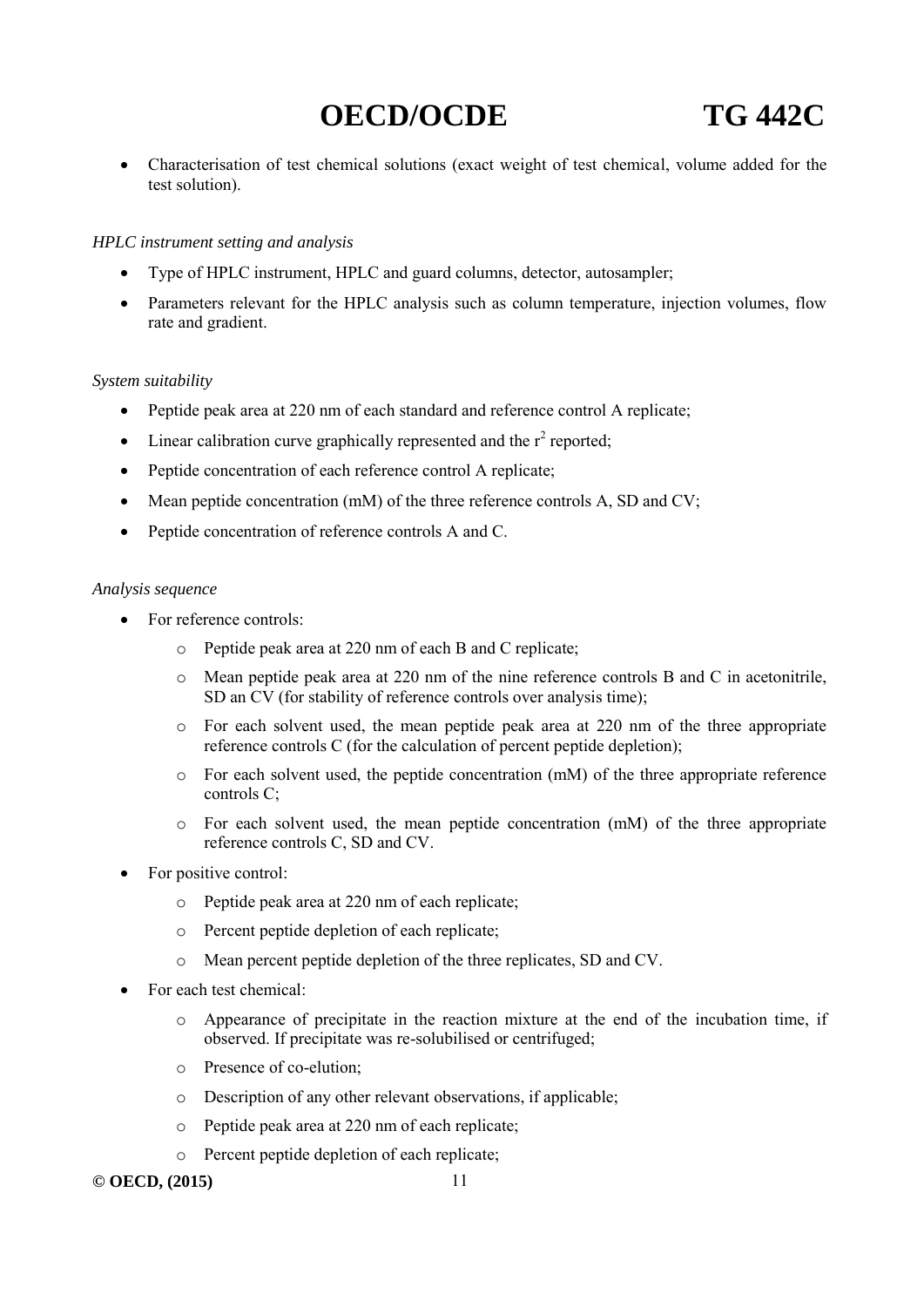- o Mean of percent peptide depletion of the three replicate, SD and CV;
- o Mean of percent cysteine and percent lysine depletion values;
- o Prediction model used and DPRA prediction.

#### *Proficiency testing*

 If applicable, the procedure used to demonstrate proficiency of the laboratory in performing the test method (e.g. by testing of proficiency substances) or to demonstrate reproducible performance of the test method over time.

#### *Discussion of the results*

- Discussion of the results obtained with the DPRA test method;
- Discussion of the test method results in the context of an IATA if other relevant information is available.

*Conclusion*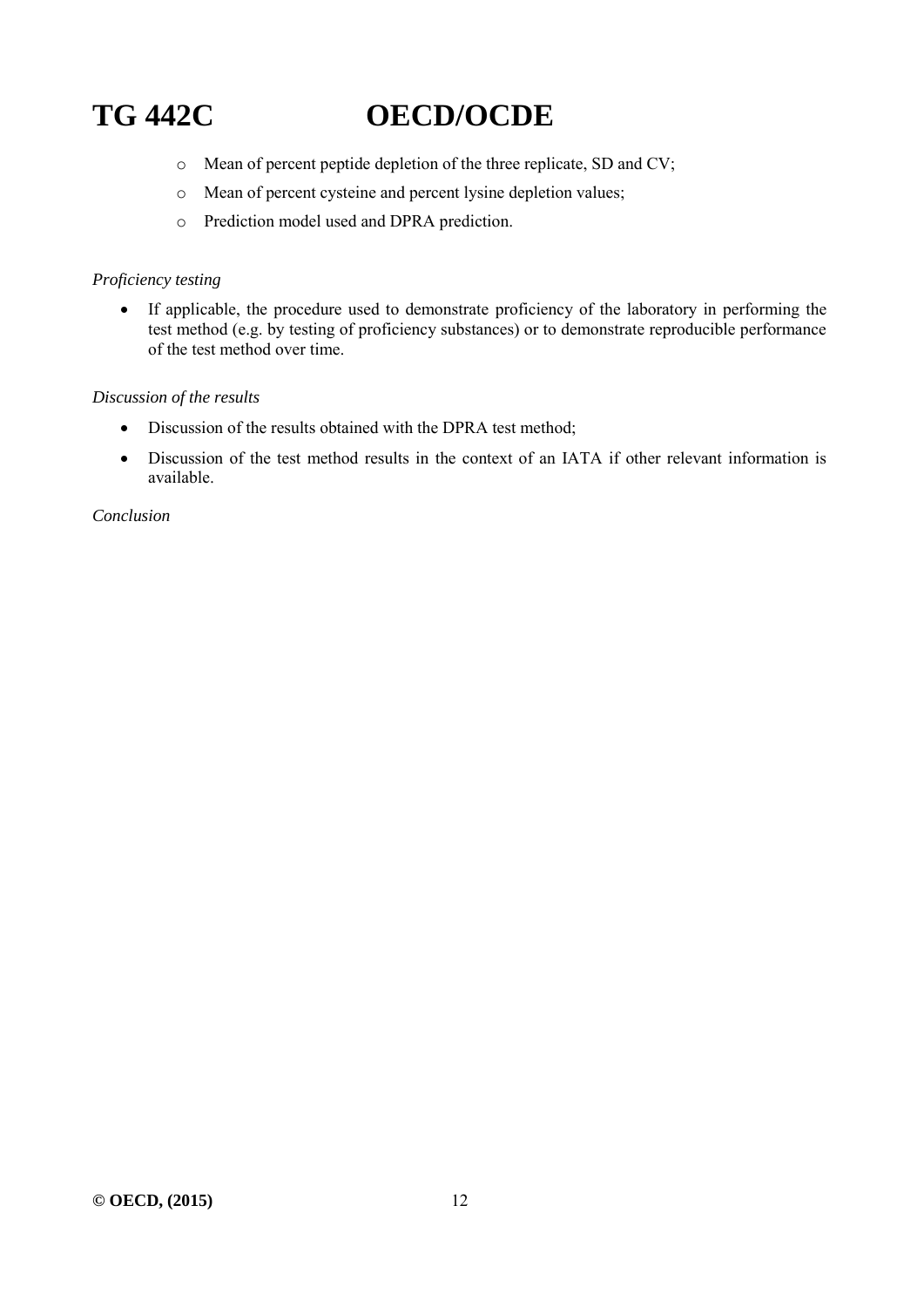#### **LITERATURE**

- (1) United Nations (UN) (2013). Globally Harmonized System of Classification and Labelling of Chemicals (GHS). Fifth revised edition, UN New York and Geneva, 2013. Available at: http://www.unece.org/trans/danger/publi/ghs/ghs\_rev05/05files\_e.html
- (2) OECD (2012). The Adverse Outcome Pathway for Skin Sensitisation Initiated by Covalent Binding to Proteins. Part 1: Scientific Evidence. Series on Testing and Assessment No. 168, OECD, Paris.
- (3) OECD (1992). Skin Sensitisation. OECD Guideline for the Testing of Chemicals No. 406, Organisation for Economic Cooperation and Development, Paris. Available at: http://www.oecd.org/env/testguidelines
- (4) OECD (2010), The Local Lymph Node Assay. OECD Guideline for the Testing of Chemicals No. 429, Organisation for Economic Cooperation and Development, Paris. Available at: http://www.oecd.org/env/testguidelines
- (5) OECD (2010), Skin Sensitisation: Local Lymph Node Assay: DA. OECD Guideline for the Testing of Chemicals No. 442A, Organisation for Economic Cooperation and Development, Paris. Available at: http://www.oecd.org/env/testguidelines
- (6) OECD (2010), Skin Sensitisation: BrdU-ELISA: DA. OECD Guideline for the Testing of Chemicals No. 442B, Organisation for Economic Cooperation and Development, Paris. Available at: http://www.oecd.org/env/testguidelines
- (7) Adler *et al.* (2011). Alternative (non-animal) methods for cosmetics testing: current status and future prospects-2010. Archives of Toxicology 85:367-485.
- (8) Gerberick *et al.* (2004). Development of a peptide reactivity assay for screening contact allergens. Toxicological Sciences 81:332-343.
- (9) Gerberick *et al.* (2007). Quantification of chemical peptide reactivity for screening contact allergens: A classification tree model approach. Toxicological Sciences 97:417-427.
- (10) EC EURL-ECVAM (2013). Recommendation on the Direct Peptide Reactivity Assay (DPRA) for skin sensitisation testing. Available at: http://ihcp.jrc.ec.europa.eu/our\_labs/eurl-ecvam/eurlecvam-recommendations/eurl-ecvam-recommendation-on-the-direct-peptide-reactivity-assaydpra.
- (11) Jaworska *et al.* (2013). Bayesian integrated testing strategy to assess skin sensitization potency: from theory to practice Journal of Applied Toxicology, published online, 14 May 2013, DOI: 10.1002/jat.2869.
- (12) Bauch *et al*. (2012). Putting the parts together: combining in vitro methods to test for skin sensitizing potential. Regulatory Toxicology and Pharmacology 63: 489-504.
- (13) Nukada *et al.* (2013). Data integration of non-animal tests for the development of a test battery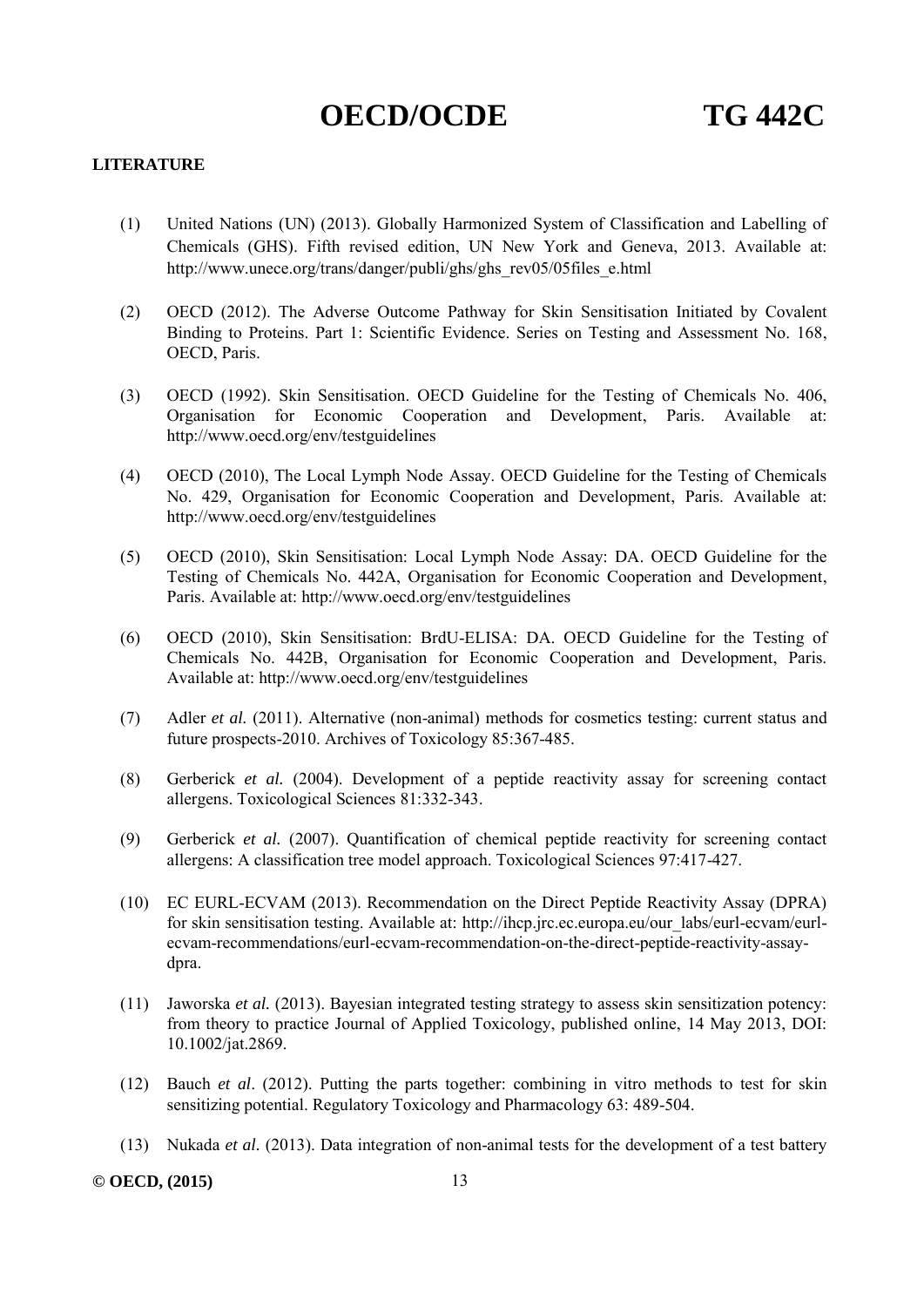to predict the skin sensitizing potential and potency of chemicals. Toxicology In Vitro 27:609- 618.

- (14) Ball *et al* (2011). Evaluating the sensitization potential of surfactants: integrating data from the local lymph node assay, guinea pig maximization test, and in vitro methods in a weight-ofevidence approach. Regulatory Toxicology and Pharmacology 60:389-400.
- (15) Landsteiner and Jacobs (1936). Studies on the sensitization of animals with simple chemical compounds. Journal of Experimental Medicine 64:625-639.
- (16) Dupuis and Benezra (1982). Allergic contact dermatitis to simple chemicals: a molecular approach. New York & Basel: Marcel Dekker Inc.
- (17) Lepoittevin *et al.* (1998). Allergic contact dermatitis: the molecular basis. Springer, Berlin.
- (18) EC EURL ECVAM (2012). Direct Peptide Reactivity Assay (DPRA) Validation Study Report 74pp. Accessible at: http://ihcp.jrc.ec.europa.eu/our\_labs/eurl-ecvam/eurl-ecvamrecommendations/eurl-ecvam-recommendation-on-the-direct-peptide-reactivity-assay-dpra
- (19) Natsch *et al.* (2013). A dataset on 145 chemicals tested in alternative assays for skin sensitization undergoing prevalidation. Journal of Applied Toxicology, published online, 9 April 2013, DOI:10.1002/jat.2868.
- (20) DB-ALM (INVITTOX) Protocol 154: Direct Peptide Reactivity assay (DPRA) for skin sensitisation testing 17pp. Accessible at: http://ecvam-dbalm.jrc.ec.europa.eu/
- (21) OECD (2005). Guidance Document on the Validation and International Acceptance of New or Updated Test Methods for Hazard Assessment. OECD Series on Testing and Assessment, No. 34. Organisation for Economic Cooperation and Development, Paris, France.
- (22) FDA (Food and Drug Administration (2001). Guidance for Industry: Bioanalytical Method [107.pdf - 138](http://www.fda.gov/downloads/drugs/guidancecomplianceregulatoryinformation/guidance/ucm070107.pdf%20-%20138)  Validation 22pp. 22pp. at[:www.fda.gov/downloads/drugs/guidancecomplianceregulatoryinformation/guidance/ucm070](http://www.fda.gov/downloads/drugs/guidancecomplianceregulatoryinformation/guidance/ucm070107.pdf%20-%20138)
- (23) ECETOC (2003). Contact sensitization: Classification according to potency. European Centre for Ecotoxicology & Toxicology of Chemicals (Technical Report No. 87).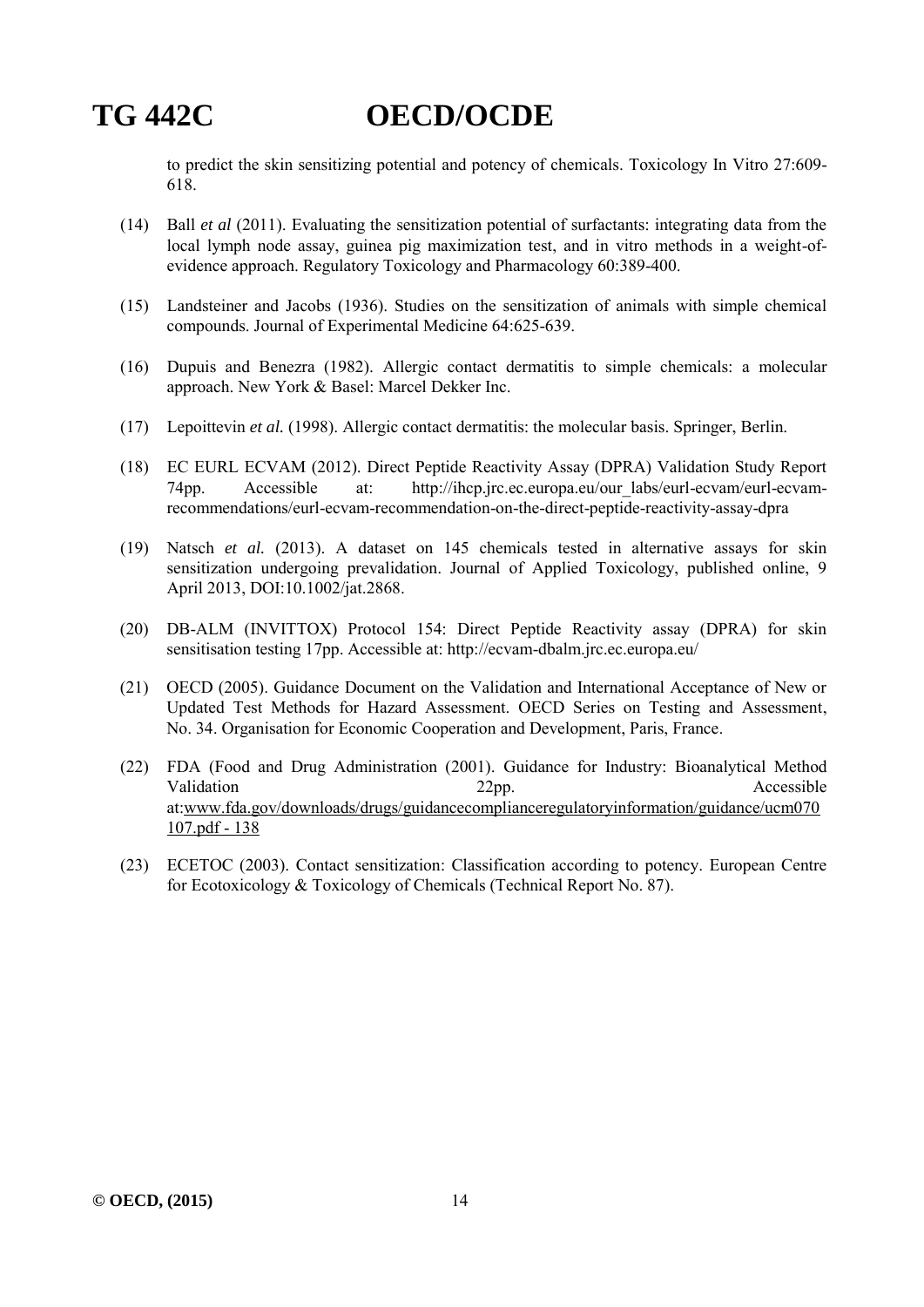### **ANNEX 1**

#### **DEFINITIONS**

 **Accuracy:** The closeness of agreement between test method results and accepted reference values. It is a with "concordance", to mean the proportion of correct outcomes of a test method (21). measure of test method performance and one aspect of "relevance." The term is often used interchangeably

 **AOP (Adverse Outcome Pathway):** sequence of events from the chemical structure of a target chemical or group of similar chemicals through the molecular initiating event to an *in vivo* outcome of interest (2).

 **Calibration curve:** The relationship between the experimental response value and the analytical concentration (also called *standard curve*) of a known substance.

 **Coefficient of variation:** a measure of variability that is calculated for a group of replicate data by dividing the standard deviation by the mean. It can be multiplied by 100 for expression as a percentage.

Hazard: Inherent property of an agent or situation having the potential to cause adverse effects when an organism, system or (sub) population is exposed to that agent.

 **IATA (Integrated Approach to Testing and Assessment):** A structured approach used for hazard identification (potential), hazard characterisation (potency) and/or safety assessment (potential/potency and exposure) of a chemical or group of chemicals, which strategically integrates and weights all relevant data to inform regulatory decision regarding potential hazard and/or risk and/or the need for further targeted and therefore minimal testing.

 **Molecular Initiating Event:** Chemical-induced perturbation of a biological system at the molecular level identified to be the starting event in the adverse outcome pathway.

**Mixture:** A mixture or a solution composed of two or more substances in which they do not react (1).

 **Mono-constituent substance:** A substance, defined by its quantitative composition, in which one main constituent is present to at least 80% (w/w).

Multi-constituent substance: A substance, defined by its quantitative composition, in which more than one main constituent is present in a concentration  $\geq 10\%$  (w/w) and < 80% (w/w). A multi-constituent substance is the result of a manufacturing process. The difference between mixture and multi-constituent substance is that a mixture is obtained by blending of two or more substances without chemical reaction. A multi-constituent substance is the result of a chemical reaction.

 **Positive control:** A replicate containing all components of a test system and treated with a substance known to induce a positive response. To ensure that variability in the positive control response across time can be assessed, the magnitude of the positive response should not be excessive.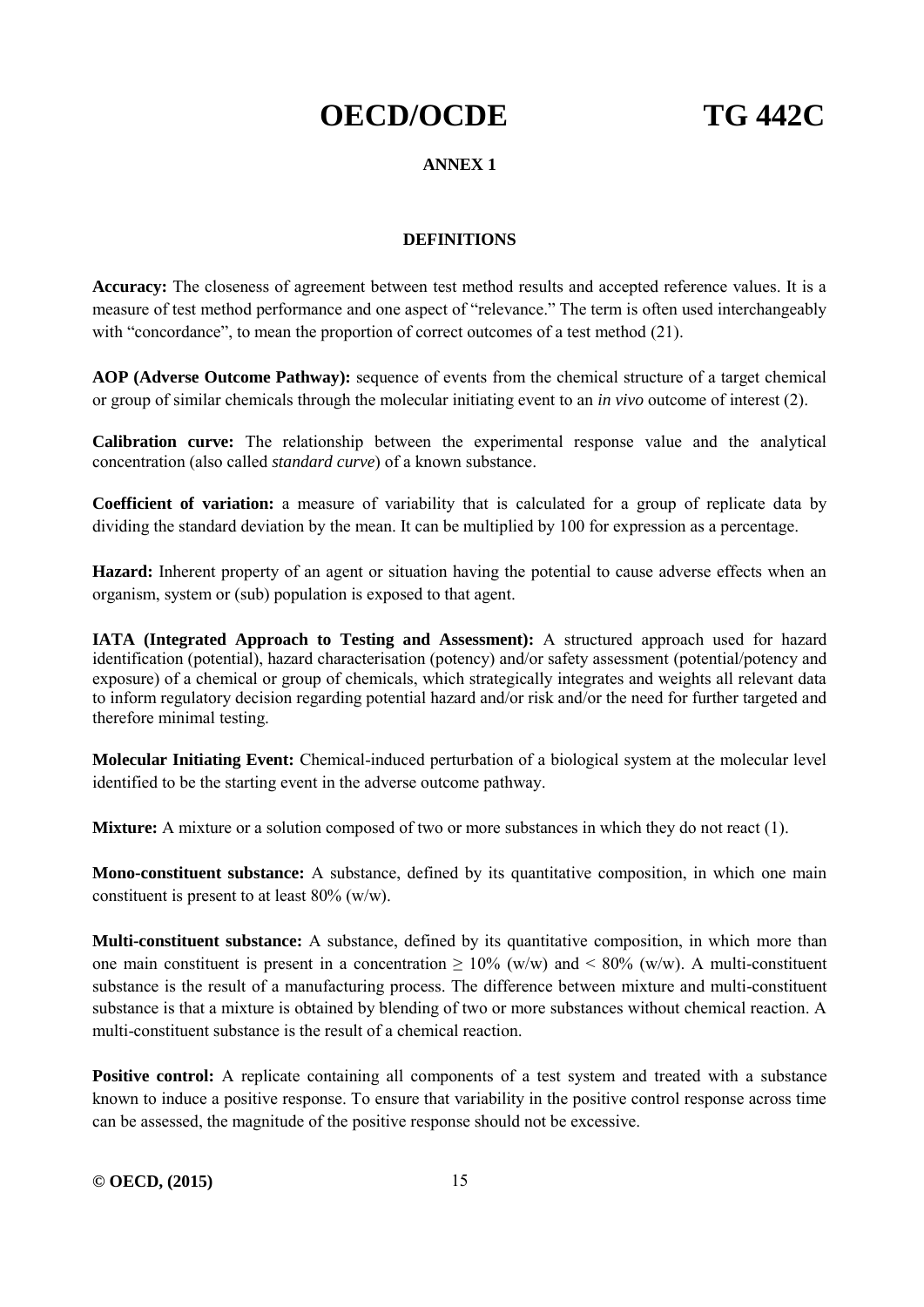**Reference control:** An untreated sample containing all components of a test system, including the solvent or vehicle that is processed with the test chemical treated and other control samples to establish the baseline response for the samples treated with the test chemical dissolved in the same solvent or vehicle. When tested with a concurrent negative control, this sample also demonstrates whether the solvent or vehicle interacts with the test system.

 **Relevance:** Description of relationship of the test to the effect of interest and whether it is meaningful and useful for a particular purpose. It is the extent to which the test correctly measures or predicts the biological effect of interest. Relevance incorporates consideration of the accuracy (concordance) of a test method (21).

 **Reliability:** Measures of the extent that a test method can be performed reproducibly within and between laboratories over time, when performed using the same protocol. It is assessed by calculating intra- and inter-laboratory reproducibility and intra-laboratory repeatability (21).

 **Reproducibility:** The agreement among results obtained from testing the same substance using the same test protocol (see reliability) (21).

Sensitivity: The proportion of all positive/active chemicals that are correctly classified by the test method. It is a measure of accuracy for a test method that produces categorical results, and is an important consideration in assessing the relevance of a test method (21).

 **Specificity:** The proportion of all negative/inactive chemicals that are correctly classified by the test method. It is a measure of accuracy for a test method that produces categorical results and is an important consideration in assessing the relevance of a test method (21).

 **Substance:** Chemical elements and their compounds in the natural state or obtained by any production process, including any additive necessary to preserve the stability of the product and any impurities deriving from the process used, but excluding any solvent which may be separated without affecting the stability of the substance or changing its composition (1).

 **System suitability**: Determination of instrument performance (e.g., sensitivity) by analysis of a reference standard prior to running the analytical batch (22).

**Test chemical:** The term "test chemical" is used to refer to what is being tested.

 **United Nations Globally Harmonized System of Classification and Labelling of Chemicals (UN GHS):** A system proposing the classification of chemicals (substances and mixtures) according to communication elements, such as pictograms, signal words, hazard statements, precautionary statements and safety data sheets, so that to convey information on their adverse effects with a view to protect people (including employers, workers, transporters, consumers and emergency responders) and the environment standardised types and levels of physical, health and environmental hazards, and addressing corresponding (1).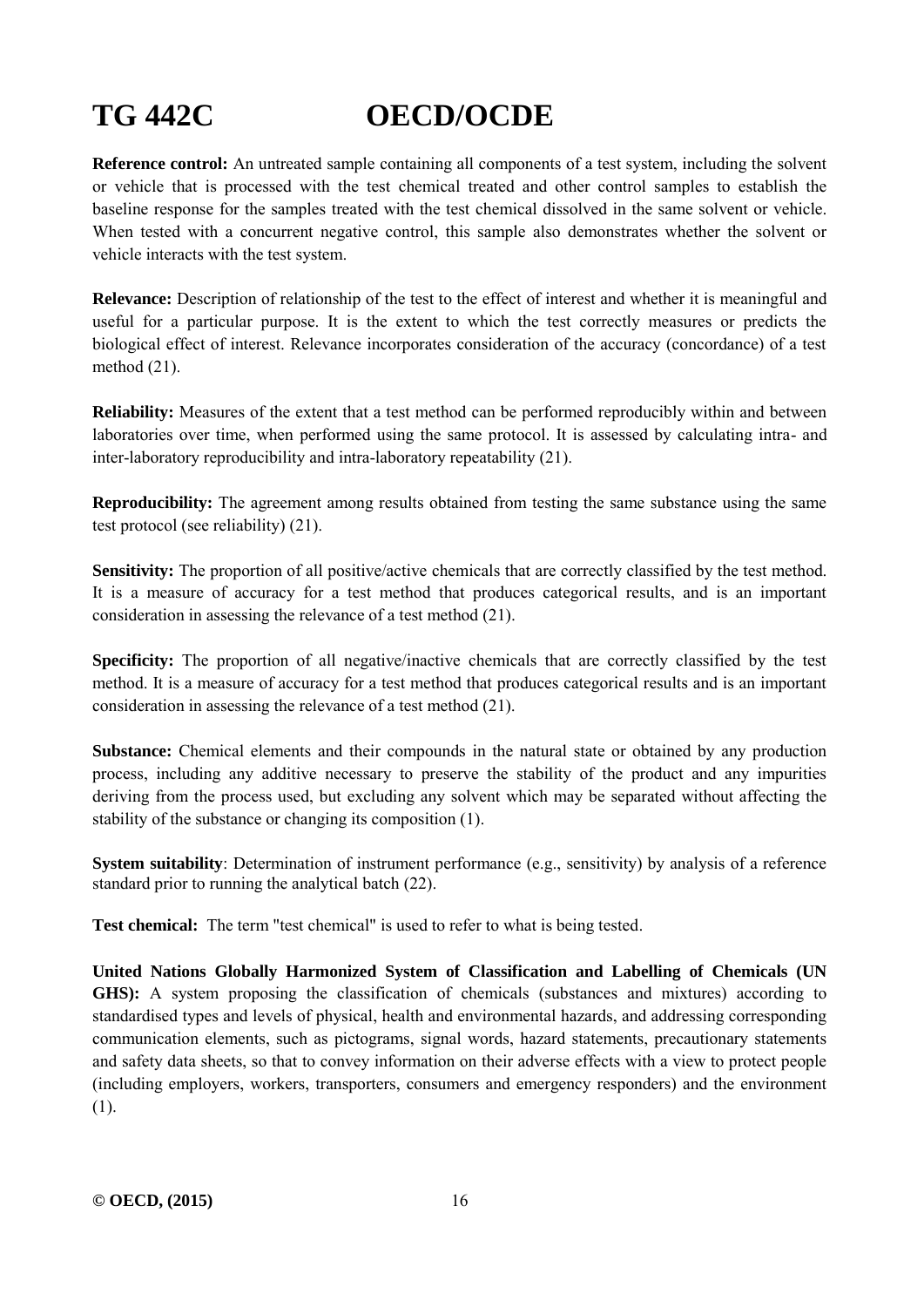**UVCB:** substances of unknown or variable composition, complex reaction products or biological materials.

Valid test method: A test method considered to have sufficient relevance and reliability for a specific purpose and which is based on scientifically sound principles. A test method is never valid in an absolute sense, but only in relation to a defined purpose (21).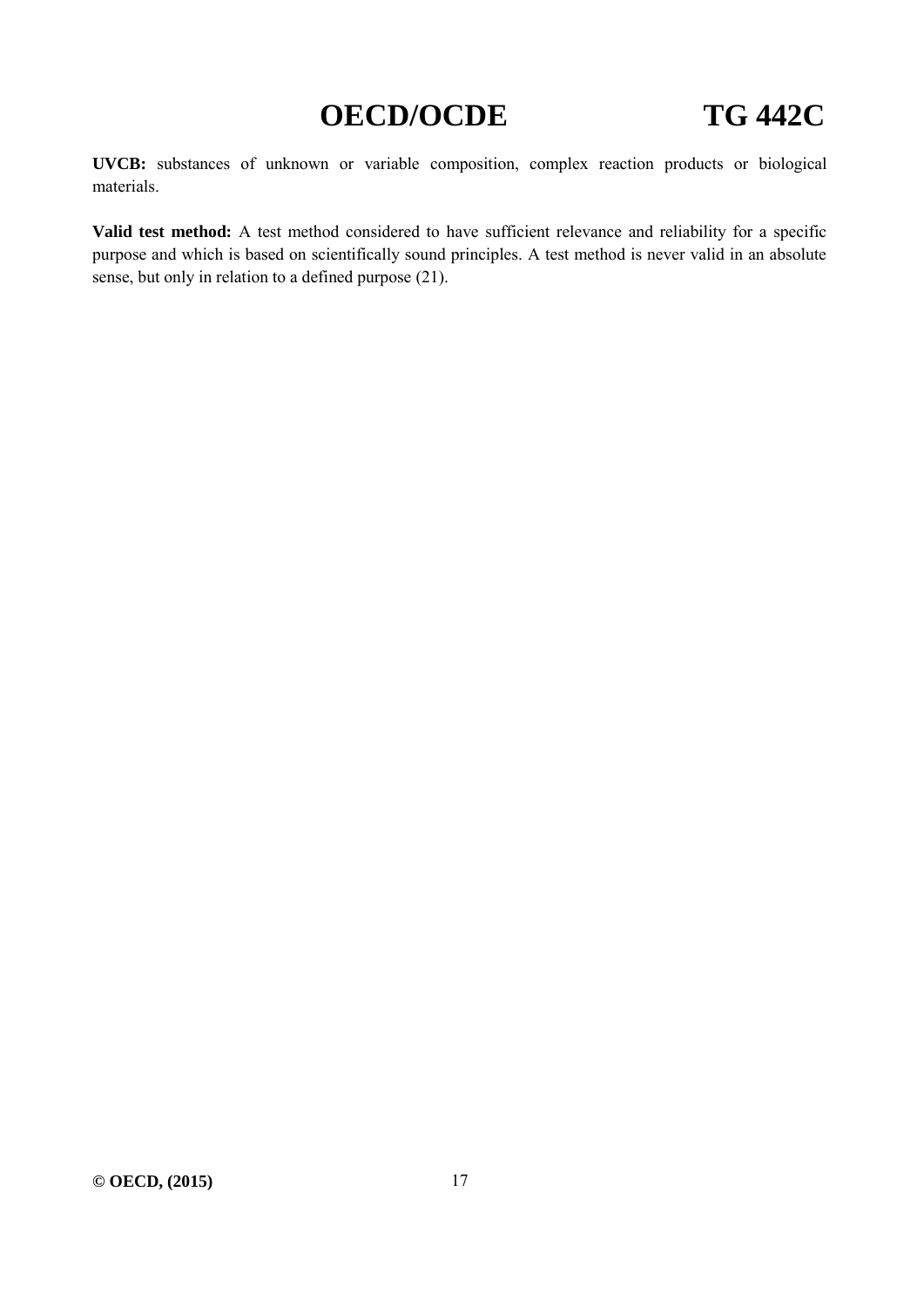#### **ANNEX 2**

#### **PROFICIENCY SUBSTANCES**

#### *In Chemico* **Skin Sensitisation: Direct Peptide Reactivity Assay**

 Prior to routine use of the test method described in this Test Guideline, laboratories should demonstrate technical proficiency by correctly obtaining the expected DPRA prediction for the 10 proficiency substances recommended in Table 1 and by obtaining cysteine and lysine depletion values that fall within the respective reference range for 8 out of the 10 proficiency substances for each peptide. These proficiency substances were selected to represent the range of responses for skin sensitisation hazards. Other selection criteria were that they are commercially available, that high quality *in vivo* reference data and high quality *in vitro* data generated with the DPRA are available, and that they were used in the EURL ECVAM-coordinated validation study to demonstrate successful implementation of the test method in the laboratories participating in the study.

laboratories participating in the study.<br>Table 1: Recommended proficiency substances for demonstrating technical proficiency with the Direct Peptide Reactivity Assay

| <b>Proficiency substances</b> | <b>CASRN</b>   | <b>Physical</b><br>state | In vivo<br>prediction <sup>1</sup> | <b>DPRA</b><br>prediction <sup>2</sup> | Range <sup>3</sup> of $\%$<br>cysteine peptide<br>depletion | Range <sup>3</sup> of $\%$<br>lysine peptide<br>depletion |
|-------------------------------|----------------|--------------------------|------------------------------------|----------------------------------------|-------------------------------------------------------------|-----------------------------------------------------------|
| 2,4-Dinitrochlorobenzene      | $97 - 00 - 7$  | Solid                    | Sensitiser<br>(extreme)            | Positive                               | 90-100                                                      | 15-45                                                     |
| Oxazolone                     | 15646-46-5     | Solid                    | Sensitiser<br>(extreme)            | Positive                               | 60-80                                                       | $10 - 55$                                                 |
| Formaldehyde                  | $50-00-0$      | Liquid                   | Sensitiser<br>(strong)             | Positive                               | $30 - 60$                                                   | $0 - 24$                                                  |
| Benzylideneacetone            | $122 - 57 - 6$ | Solid                    | Sensitiser<br>(moderate)           | Positive                               | 80-100                                                      | $0 - 7$                                                   |
| Farnesal                      | 19317-11-4     | Liquid                   | Sensitiser<br>(weak)               | Positive                               | 15-55                                                       | $0 - 25$                                                  |
| 2,3-Butanedione               | $431 - 03 - 8$ | Liquid                   | Sensitiser<br>(weak)               | Positive                               | 60-100                                                      | $10-45$                                                   |
| 1-Butanol                     | $71 - 36 - 3$  | Liquid                   | Non-sensitiser                     | Negative                               | $0 - 7$                                                     | $0 - 5.5$                                                 |
| 6-Methylcoumarin              | $92 - 48 - 8$  | Solid                    | Non-sensitiser                     | Negative                               | $0 - 7$                                                     | $0 - 5.5$                                                 |
| Lactic Acid                   | $50 - 21 - 5$  | Liquid                   | Non-sensitiser                     | Negative                               | $0 - 7$                                                     | $0 - 5.5$                                                 |
| 4-Methoxyacetophenone         | $100 - 06 - 1$ | Solid                    | Non-sensitiser                     | Negative                               | $0 - 7$                                                     | $0 - 5.5$                                                 |

<sup>1</sup>The *in vivo* hazard and (potency) predictions are based on LLNA data (19). The *in vivo* potency is derived using the criteria proposed by ECETOC (23). 

 $2$  A DPRA prediction should be considered in the framework of an IATA and in accordance with the provisions of paragraphs 9 and 11.

 $3$  Ranges determined on the basis of at least 10 depletion values generated by 6 independent laboratories.